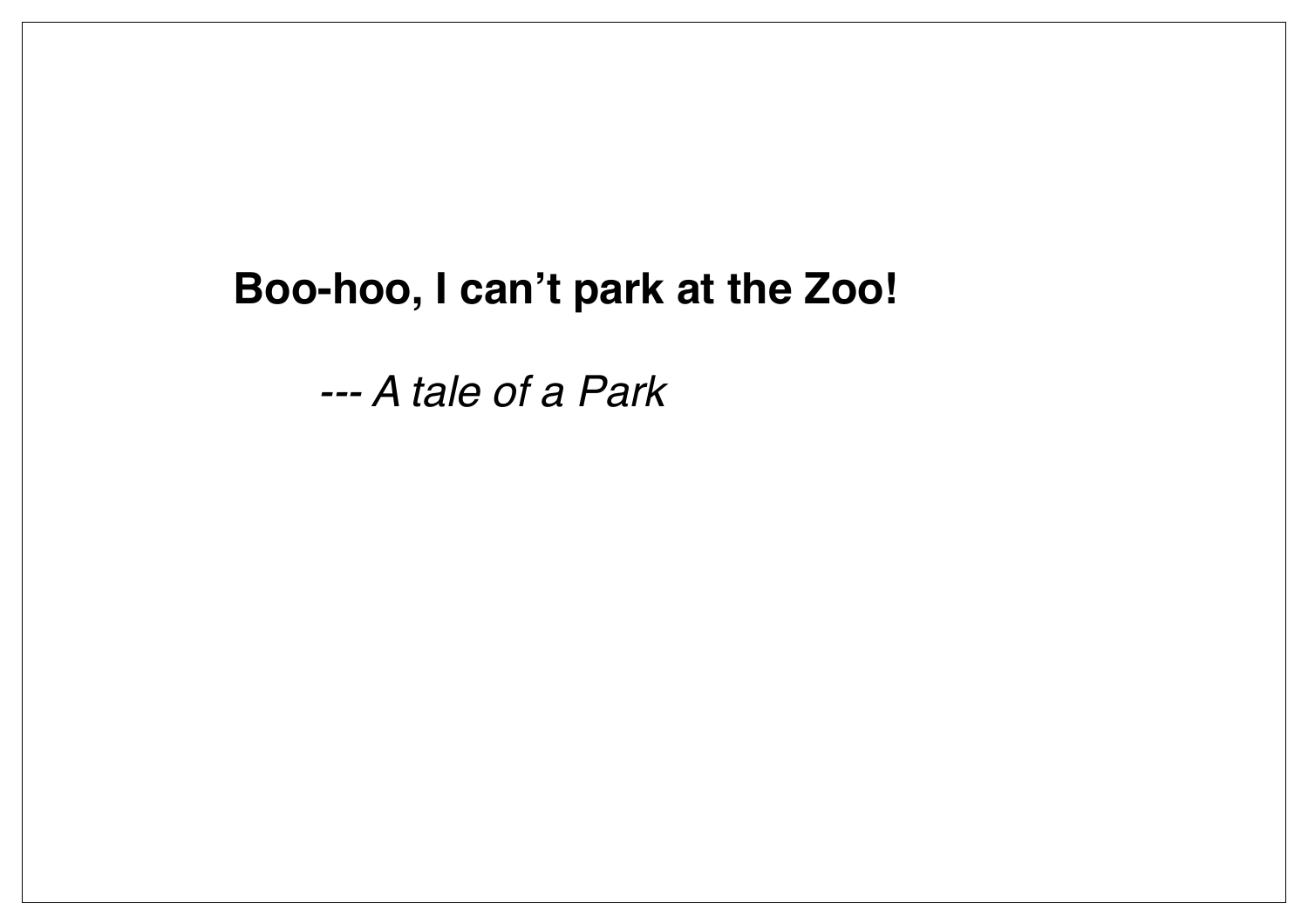#### Boo At the Zoo

- 2-day event in the Zoo October 25-26
- Heavily promoted throughout the metro area
- Lots full? Try City Park
- Parked in the Park? Take the comfy tour bus to the Zoo

#### Nosy neighbors asked questions

- 1. Did DPR coordinate with the Zoo?
- 2. Gate 15 did Zoo offer to share its new Private Lot?
- 3. What happened to the \$4.4M in Better Denver Bonds for parking?
- 4. Next Zoo event Silverback Race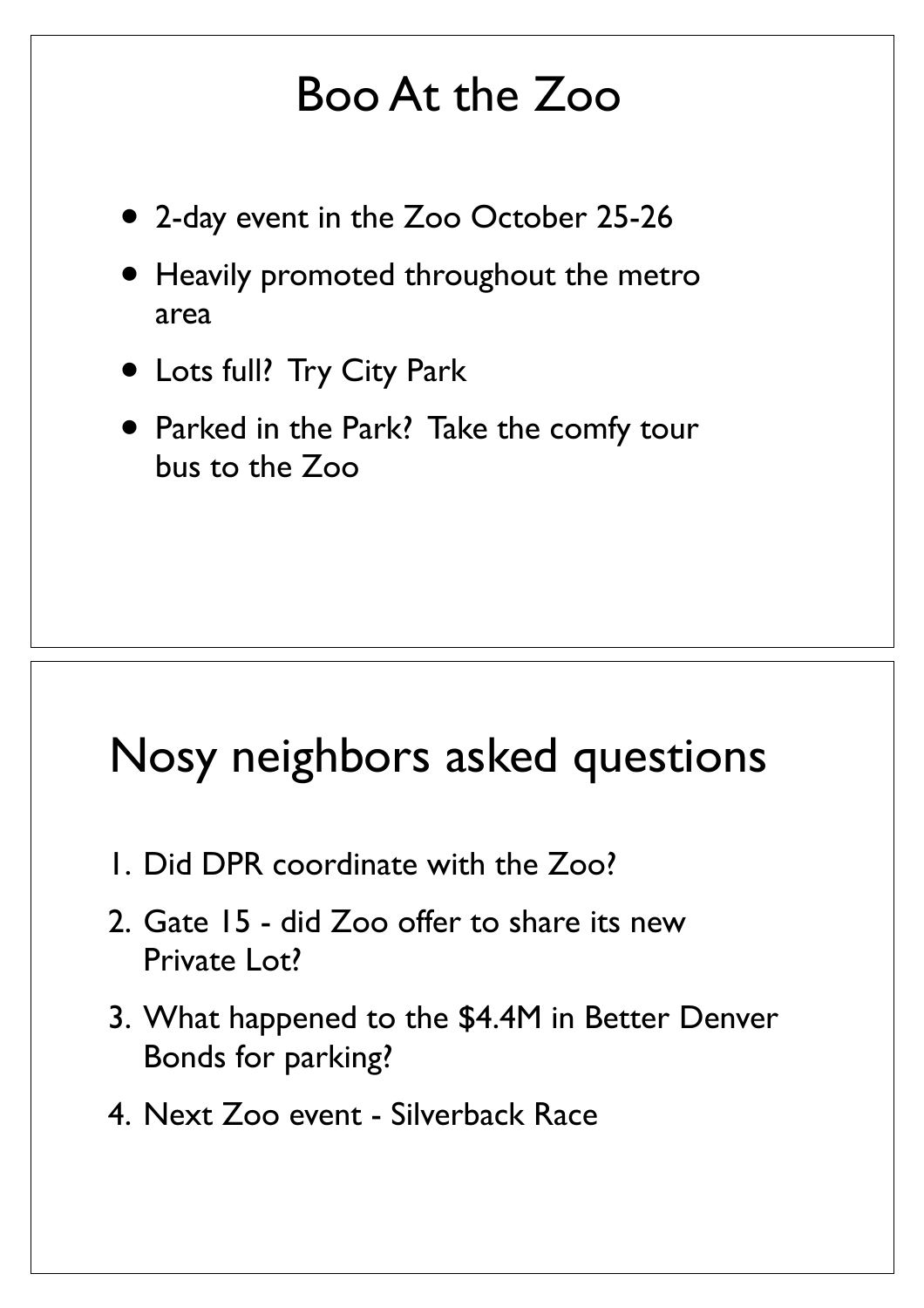# DPR's Response - Question 1

- DPR blocked out 2 days no events permitted
- Coordinated with Zoo to provide bus shuttle
- Zoo paid for shuttle, police presence
- DPR felt this effort was successful

#### DPR's Response - Question 2

- Zoo's parking is behind a gate
- Zoo's parking is private and will not be shared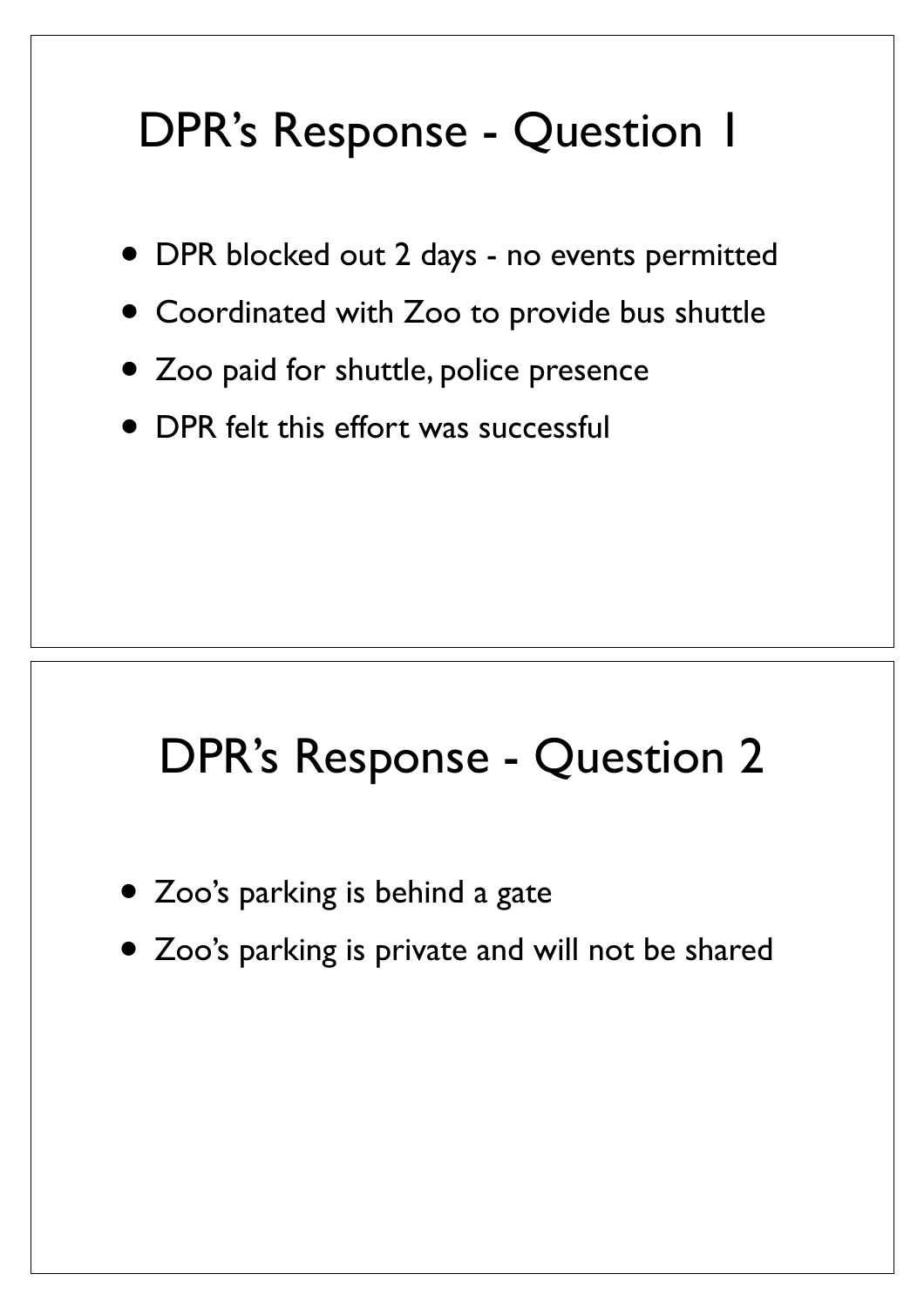# DPR's Response - Question 3

- Zoo and Museum asked for Parking Funds in 2012
- Better Denver Bond funds (\$4.4M) allocated to them in 2013
- "The City" told them *not to use the funds for parking* in January, 2014
- Zoo/Museum keep the money & use it for whatever they want

## DPR's Response - Question 4

- Silverback Race is not a Zoo function Zoo is a sponsor
- Race was permitted
- Race has been deemed a Festival up to 80 dbA allowed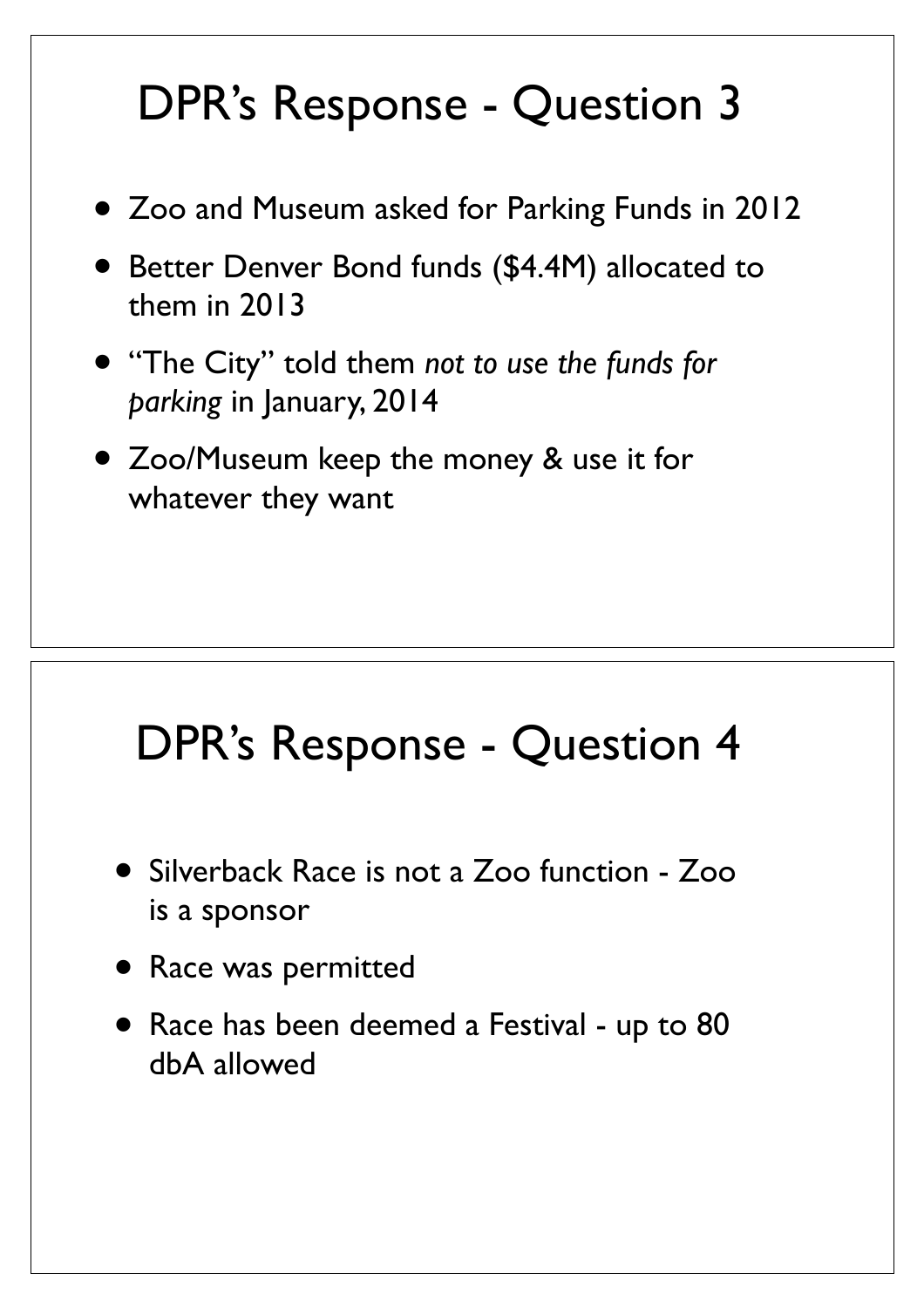#### Back to parking *...and those Better Denver Bond Funds*

- Money diverted from Boettcher Concert Hall improvement funds
- Mayor had a "commission" to pick the winners congratulatory press release
- Fund diversion ratified by City Council Ordinance 2013-0063
- \$4.4M to "Denver Zoo and Denver Museum of Nature and Science Shared Parking"

#### 2013: Not a good year for Mayor Hancock and Parks

- Hentzell Park land deal approved in April City claims it was not-a-Park
- Neighbors form Friends of Denver Parks; file suit
- City Park neighbors began City Loop protest in November, 2013
- December public City Loop response in this very room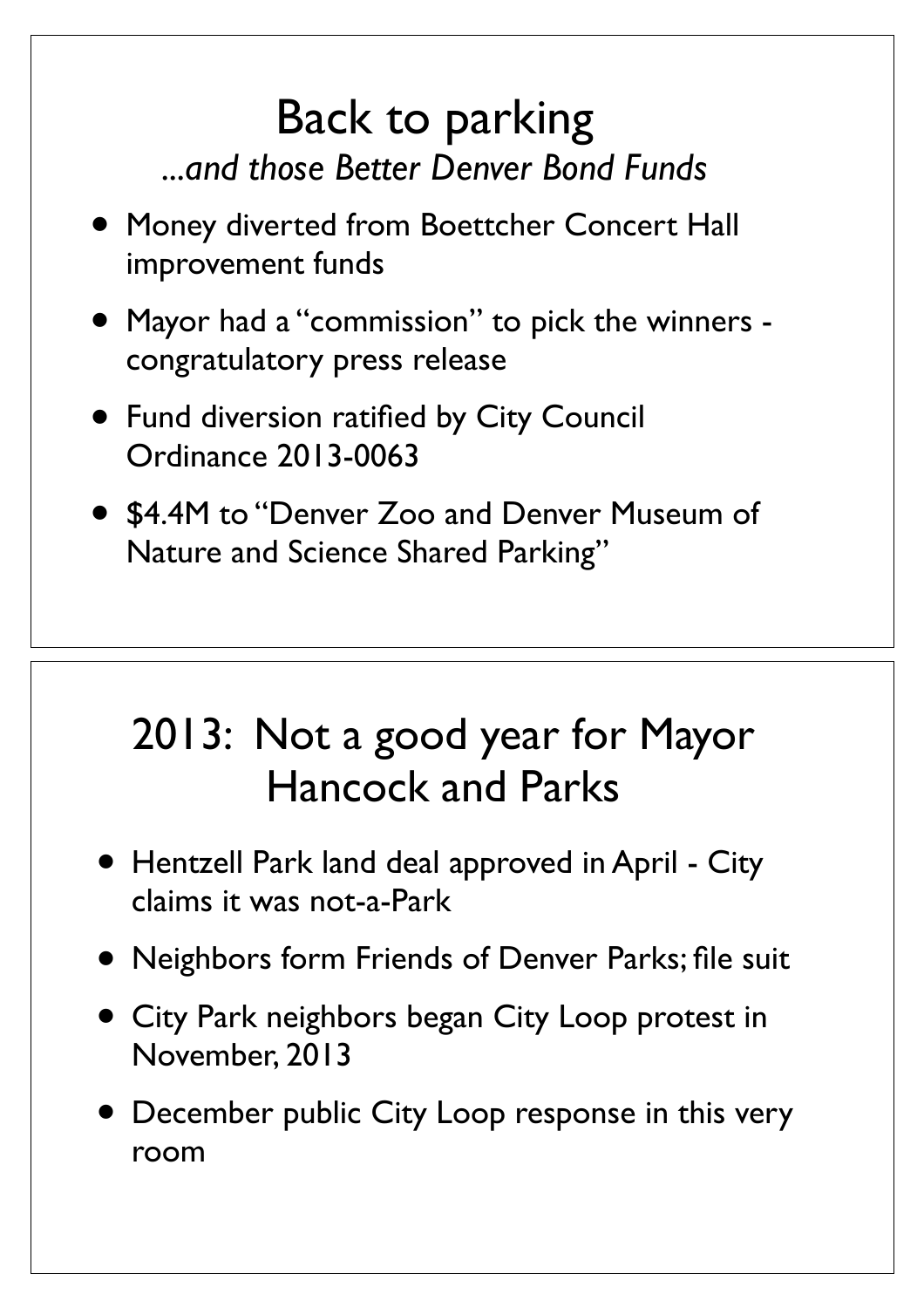#### So what happened to the \$4.4M?

- January, 2014. DPR announces they will regroup on City Loop
- Same timeframe. DPR tells Zoo/Museum to keep the money, but don't use it for parking

#### Was this Legal?

- In a word: Yes (Caveat: I am not a Lawyer)
- Language says that recipient can't change the "Purpose"
- "Purpose" for \$4.4M was "For the funding of new construction of cultural system facilities"
- "Project" was "Denver Museum of Nature and Science and Denver Zoo shared parking"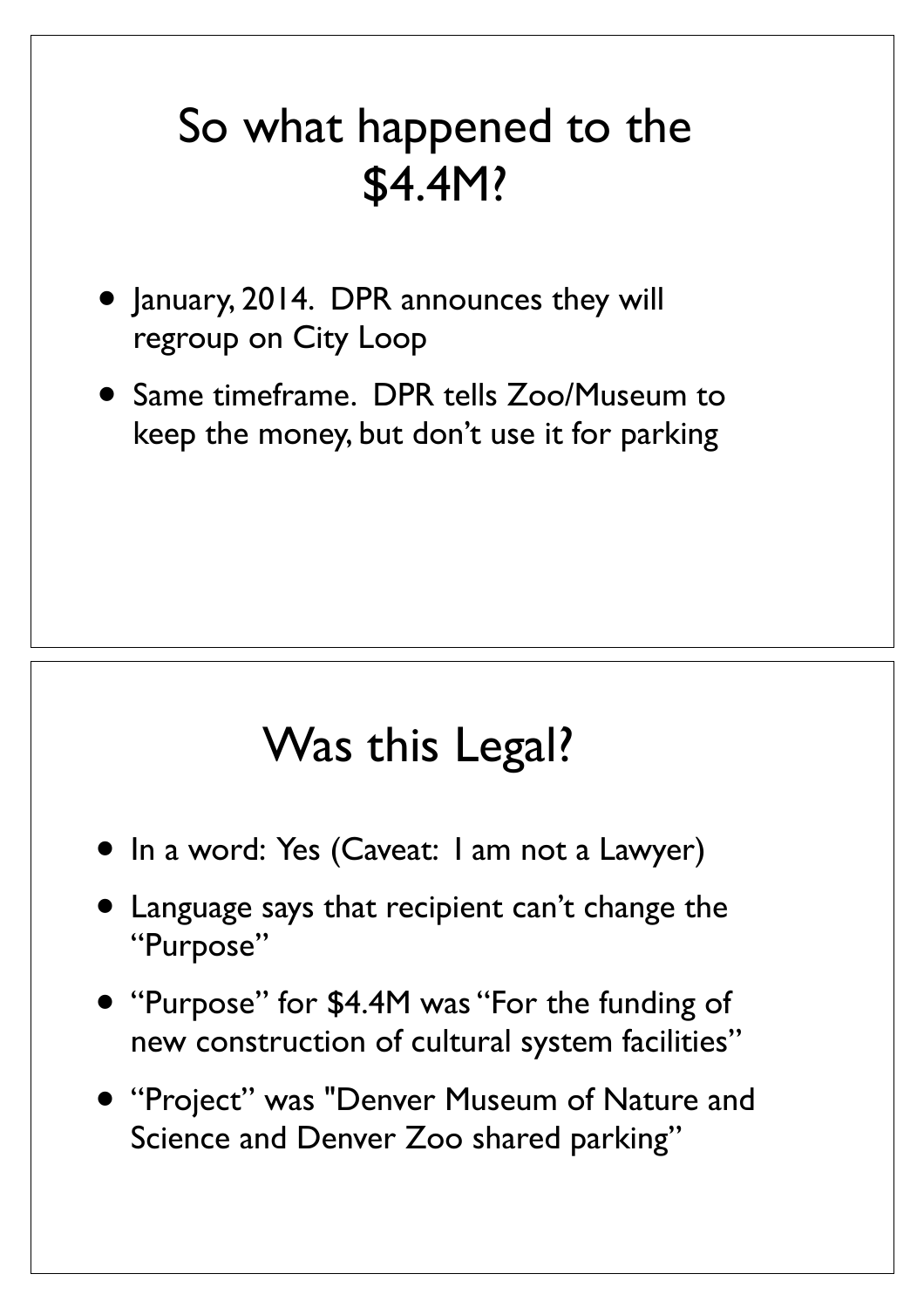# Was it appropriate?

- Did DPR take public input on this decision?
	- No record that Lauri Dannemiller took it to PRAB (Agendas, Minutes)
	- No record of City Council discussion (Agendas, Minutes)
- Did Zoo/Museum or "the City" publicize this decision? No
- Do City Park and the surrounding neighborhoods bear the brunt of Zoo/Museum parking overflow? Yes

#### What next?

- A Resolution?
- **Cooperative Parking Project?**
- City Park Transportation Assessment & Plan?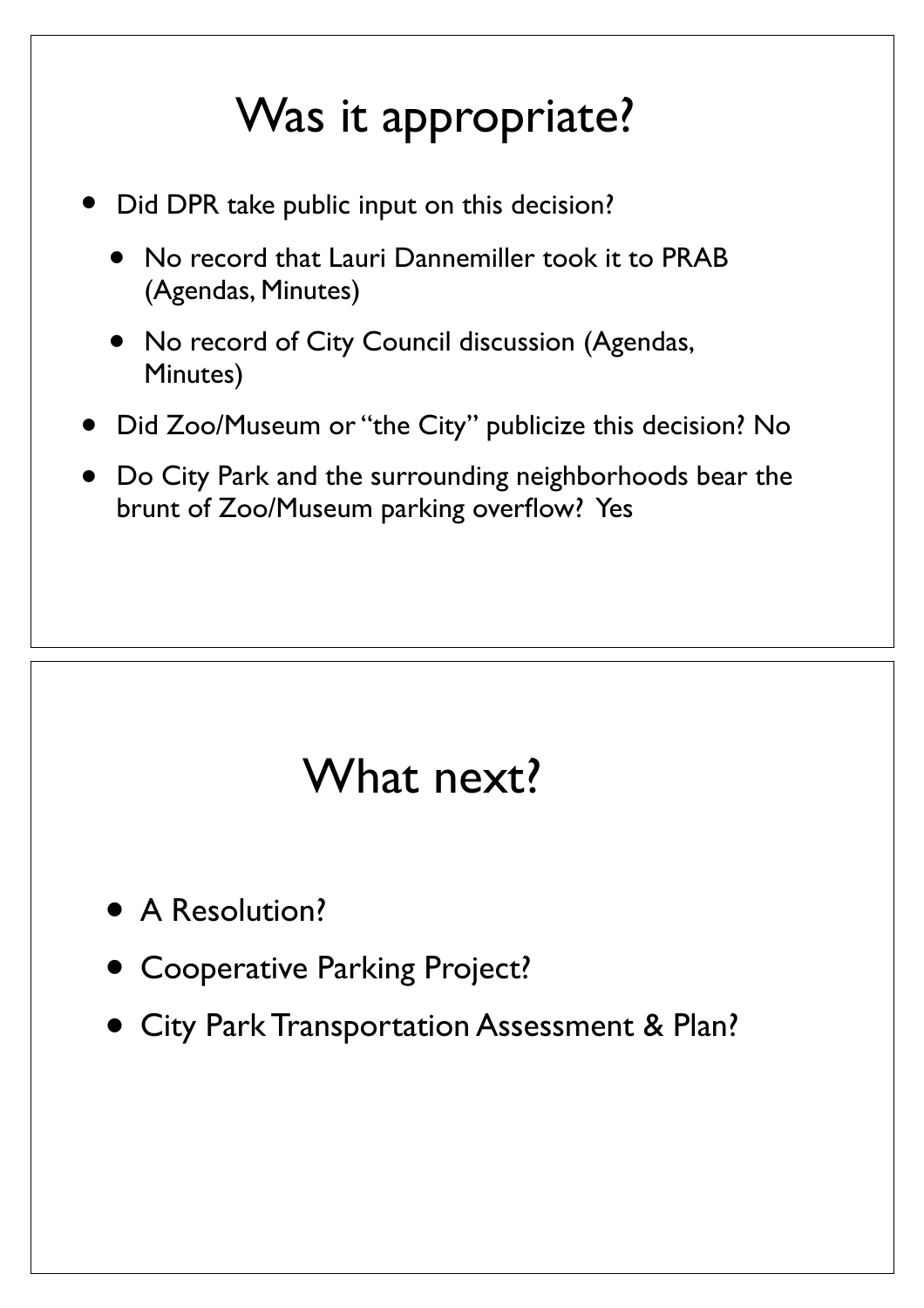## A Resolution?

Be it Resolved, that City Park Friends and Neighbors:

- asks the City to specify what happened to the \$4.4M in Better Denver Bond funds directed to Zoo/Museum for shared parking, particularly in light of the impact of Zoo/ Museum overflow on City Park and surrounding neighborhoods, and
- requests a public process to address the Zoo/Museum parking problem, as was done before the garages were built circa 2000

## Cooperative Parking Project?

- Precedent for this when garages were built (circa 2000)
- Ideal project for CPFAN to coordinate neighborhood input
- Need to get Zoo and Museum on board to work with neighbors as well as DPR